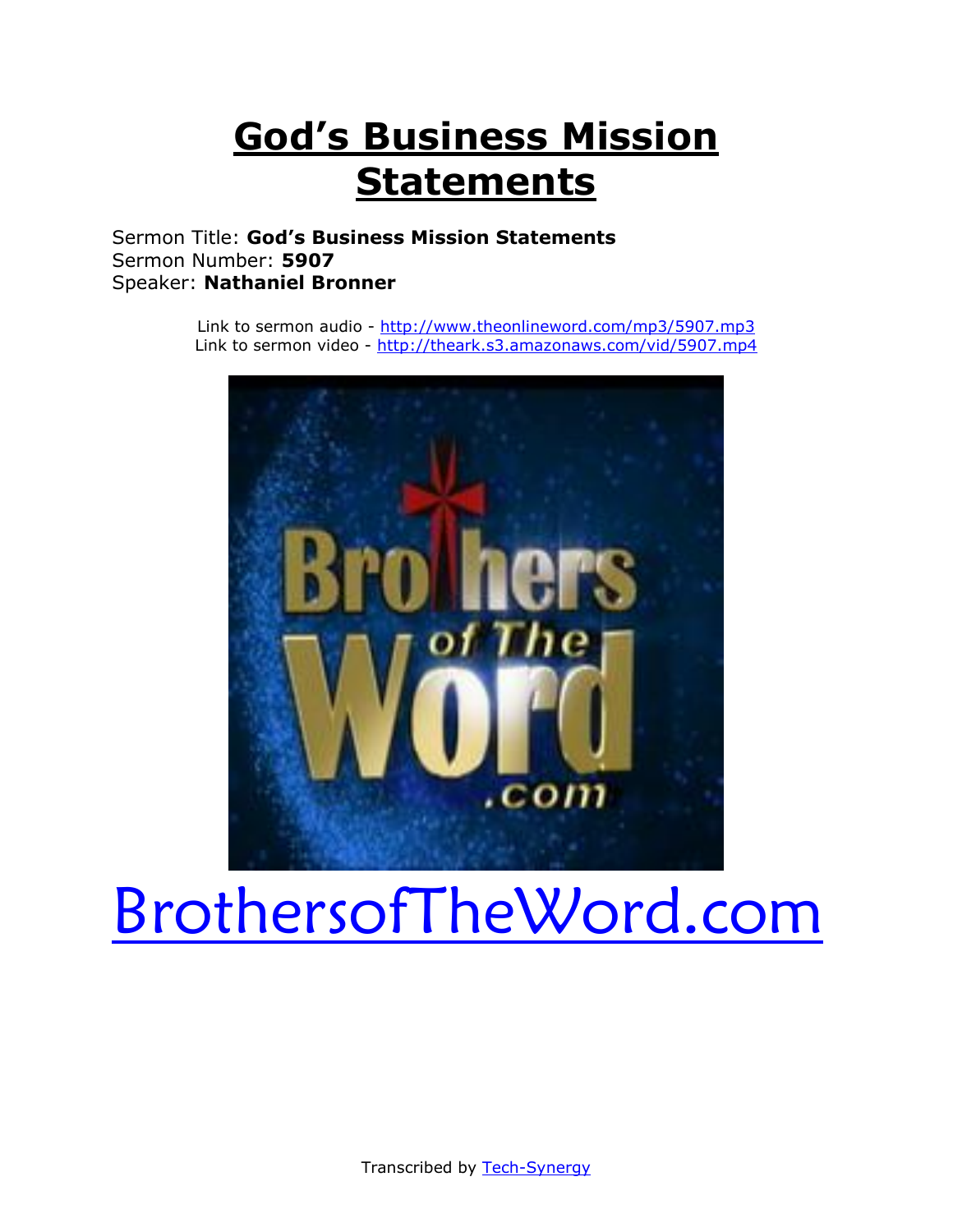Nathaniel Bronner: What are you going to do today to improve you?

Female: You are listening to BrothersoftheWord.com. This is part 8 of the series titled, "God's Business Mission Statements," subtitled, "We Shall Improve" by Nathaniel Bronner. This message is number 5907.

(Music Playing: 00:00:15 - 00:00:27)

And now for "God's Business Mission Statements", part 8, "We Shall Improve".

Nathaniel Bronner: Welcome to Brothers of the Word, because brother you need the word.

> And as you know we would be in the middle of a series that for reasons that God knows and I'm understanding more and more. He simply -- He's been having me preach about the eight mission statements that He gave me, that God braved of the company that Pastor James and I run together. Right now, today we're going to be dealing with the seventh of those eight mission statements. And even though they are corporate, they all have a relevance to our personal world and our personal lives.

> Mission statement no. 1. Always remain financially viable. We must make sound financial decisions to remain profitable to not only remain in business, but to prosper in business. No. 2. Use no deception. We must always be truthful both inside the company and to our customers, and to never use deception for a gain or other reasons. No. 3. All products and actions must be beneficial. Everything done at the woman.com must have an overall beneficial effect. No. 4. We shall strive to have excellent customer service. We shall strive to treat each customer relationship as we wished to be treated. No. 5. We shall strive to be the best in products and service. No company shall offer a better product value. No. 6. We shall strive to have the best environment. We shall do our best to maintain the spirit of diligence, faithfulness, excellence, trust, peace and harmony that shall transcend the office and spread to our personal relationships.

> Today, I'm going to be dealing with No. 7. The seventh of the mission statements that God gave me. No. 7. We shall improve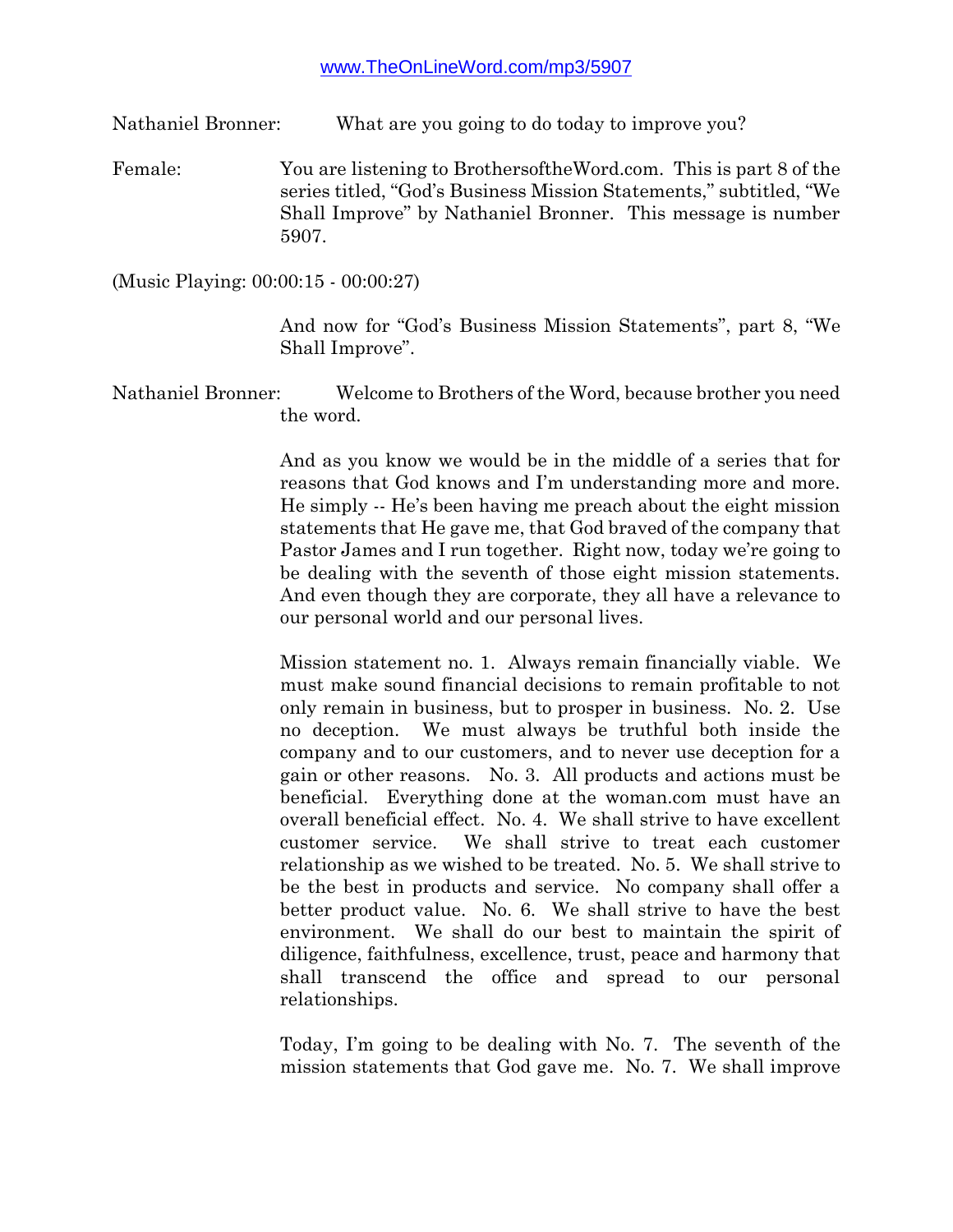each day, each week, each month, each quarter, each year, each decade, we shall strive to be better than we were before.

Do you not know? Have you not heard? The Lord is the everlasting God, the Creator of the ends of the earth. He will not grow tired or weary, and his understanding no one can fathom. He gives strength to the weary and increases the power of the weak. But it says this, "Even youths grow tired and weary, and young men stumble and fall; but those who hope in the Lord will renew their strength. They will soar on wings like eagles; they will run and not grow weary, they will walk and not be faint.

We know that verse, you know we soar, we like eagle, we run, and we know that verse, but most of the time with Bible verses we don't understand the content, one was getting tired, even the young folks, even the youths get tired. They were just getting tired and they get tired of doing good. They get tired of improving. They get tired. Often improvement is a habit, and it often involves during the same thing over and over and over and over again.

00:04:56

Do you know, to improve your mind it involves doing the same thing over and over? You read, you study, you constantly grow, but that's the same thing over -- sometimes you just get tired to read, and all you want to do is sit in front of Netflix and just bench. No, you don't get tired of that, but you get tired of improving. You see it's the law of nature. It's a law of science that things -- it's actually the third law of thermodynamics, which deals with the increasing entropy of the universe. It basically says that any close system, there would be an increasing amount of entropy.

What it says in a simple nutshell, things left by themselves rot. That's what the third law of thermodynamics says, in a nutshell. If you don't put energy into something, it's going to degrade. It's going to pieces; it's going to eventually go to dust. We are the same way. That's why it so easy to go down. Do you know how easy it is to get out of shape? It's easy to get out of shape, but it's hard to get in shape. It's easy to sit in front of Netflix and just watch show, after show, after show. As a matter of fact, they get it now in Netflix where they have eliminated the opening scene.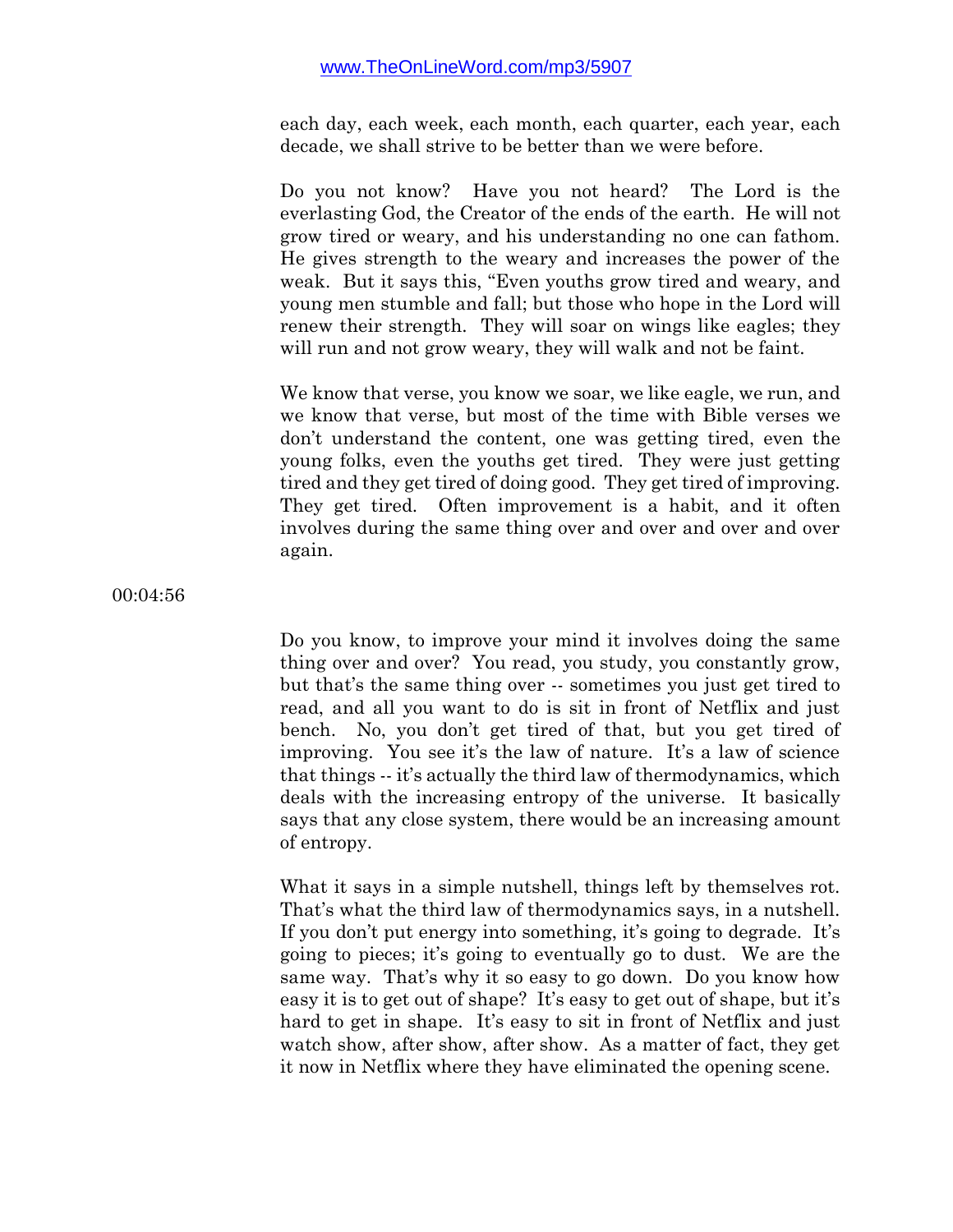For those of you who have Netflix and you know when you're watching, it used to be -- you know how when it come on it play the theme music and all that. Now, you don't see it in the last episode. So, the way they got it now, they have a little thing, there's a skip intro. So you don't even go through the intro anymore, because now people just want to be -- they don't even want to take the time to see the same intro over and over. So it just skips right pass it, so you can watch episode after episode, and it takes no energy.

I have a friend of mine. He's a man. I was watching this series and I have watched 12 hours in one day. He said, "Catch myself and turn it off," because it is so easy to go down. Anything left by itself without an input of energy degrades. It's the third law of thermodynamics. First law of thermodynamics is matter cannot be created nor destroyed. They had to change that when you got in the nuclear stuff, and all of that. The second law of thermodynamics is this. It says that an energy gradient of a higher source will always flow to that of a lower source, it will never go the other way around. What this says in a nutshell is this. If you got something that's hot and you got something that's cold, energy will always flow from the hot to the cold. That's why it's important who you are around. If you got a low energy person and a high energy person, the high energy person will never get energy from the low energy person. Always the energy flows from the high to the low, never from the low to a high. If you got a warm body that walks into a cold room, the heat flows from the warm body to the cold room, it never flows from the cold room to the warm body. That's the second law of thermodynamics.

So just the laws of thermodynamics apply in our personal life. Matter can neither be created nor destroyed. You have to get something from something, it didn't come out of nowhere. God is our infinite source, but it didn't come out of nowhere. If you want to improve, you got to be around an energy source. You got to be around something that's going to help you improve. In the Netflix does have a lot of documentaries, but somehow people don't be in your own documentaries. They just don't be on documentaries. There's a show called "We Are the Champions" which Bronner Brothers is the third episode. They have five episodes on that, and we're number three with the hair fantasy. I've watched the Bronner Brothers episodes twice. I have me watch them other folks, their documentaries. Documentaries are little bit different than you watching what's called the soap opera type. There's a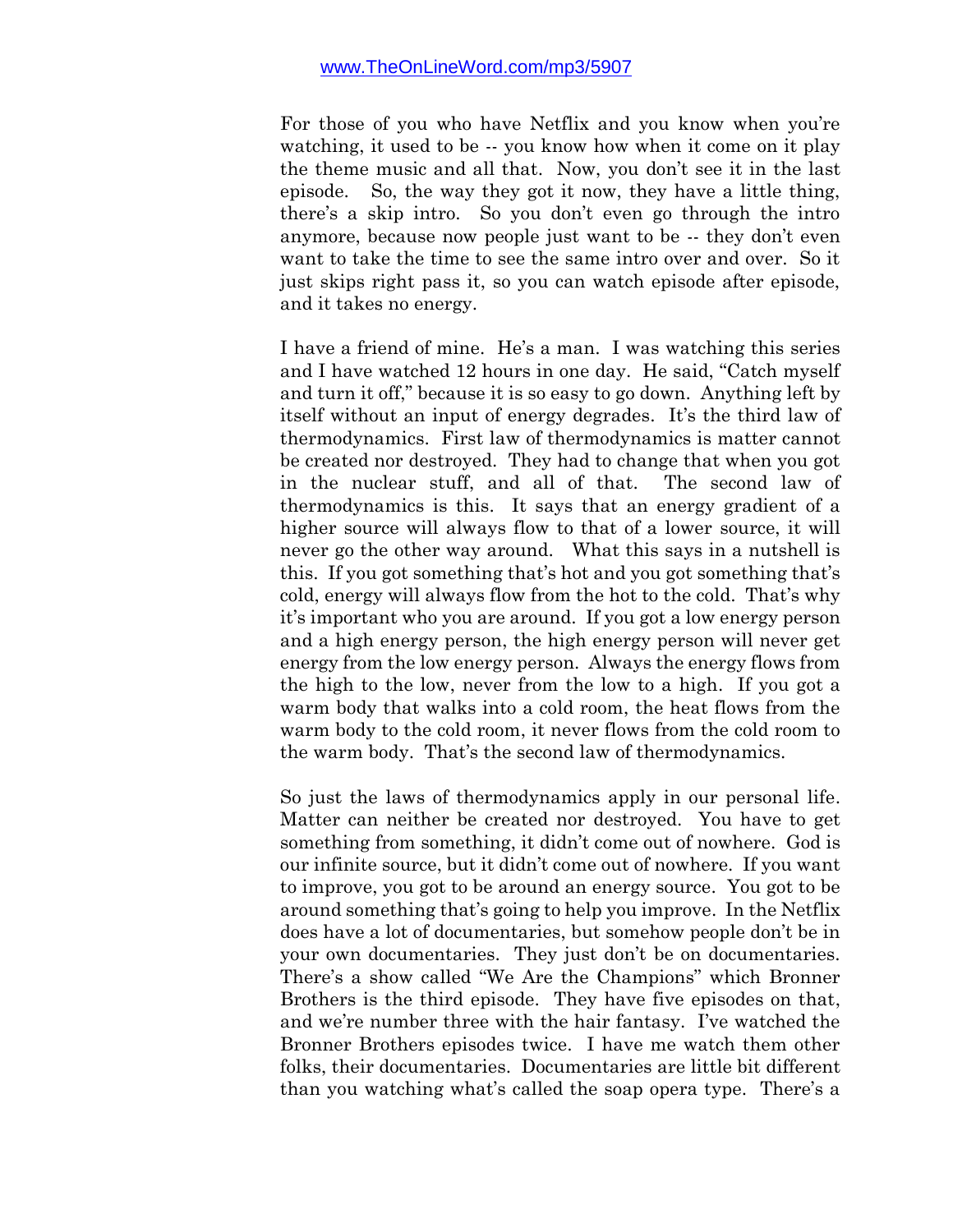lot of action and drama, and you just caught up in it, just the good stuff that takes you up. It usually requires energy input into it for it to take you up. That's why that second law of thermodynamics is important, who you are around makes a huge difference. If you want to improve, you have to get around stuff is going up.

I want you to play the video. This is a video actually -- go ahead and just play the video.

(Video Start: 00:09:26)

Nathaniel Bronner: Six months ago, I attended a conference very similar to this in Texas, it was three days. They had some very powerful speakers, the fellow who wrote "Deep Work", Rory Vaden, there are a lot of powerful speakers there. They gave us included in the ticket price meals, but the ticket price for those three days was \$3,000. So, it was literally 12 times the cost of this conference, but I can honestly say I've got more out of this than I got out of that.

> So, my question to you is, the value of this conference compared to so many others, the money that we pay is ridiculously low for what is traditional for conferences of this caliber. If some of us wanted to do more to help your organization, I have a two-part question. No. 1. Would you allow it? No. 2. How would we do that?

00:10:02

Male: Wow. Wow. Tell me your name.

Nathaniel Bronner: My name is Nathaniel Bronner.

Male: I'm going to walk by this time, I get, "Yeah". Thank you. I appreciate it.

(Video End: 00:11:44)

Nathaniel Bronner: Now this was about three years ago, I had attended a conference in California. I flew into one city. I had to drive for two hours to get to where the conference is being held, and I sat there during the conference towards the end. In that comment section, I was hearing God speak, "Get up and say what I'm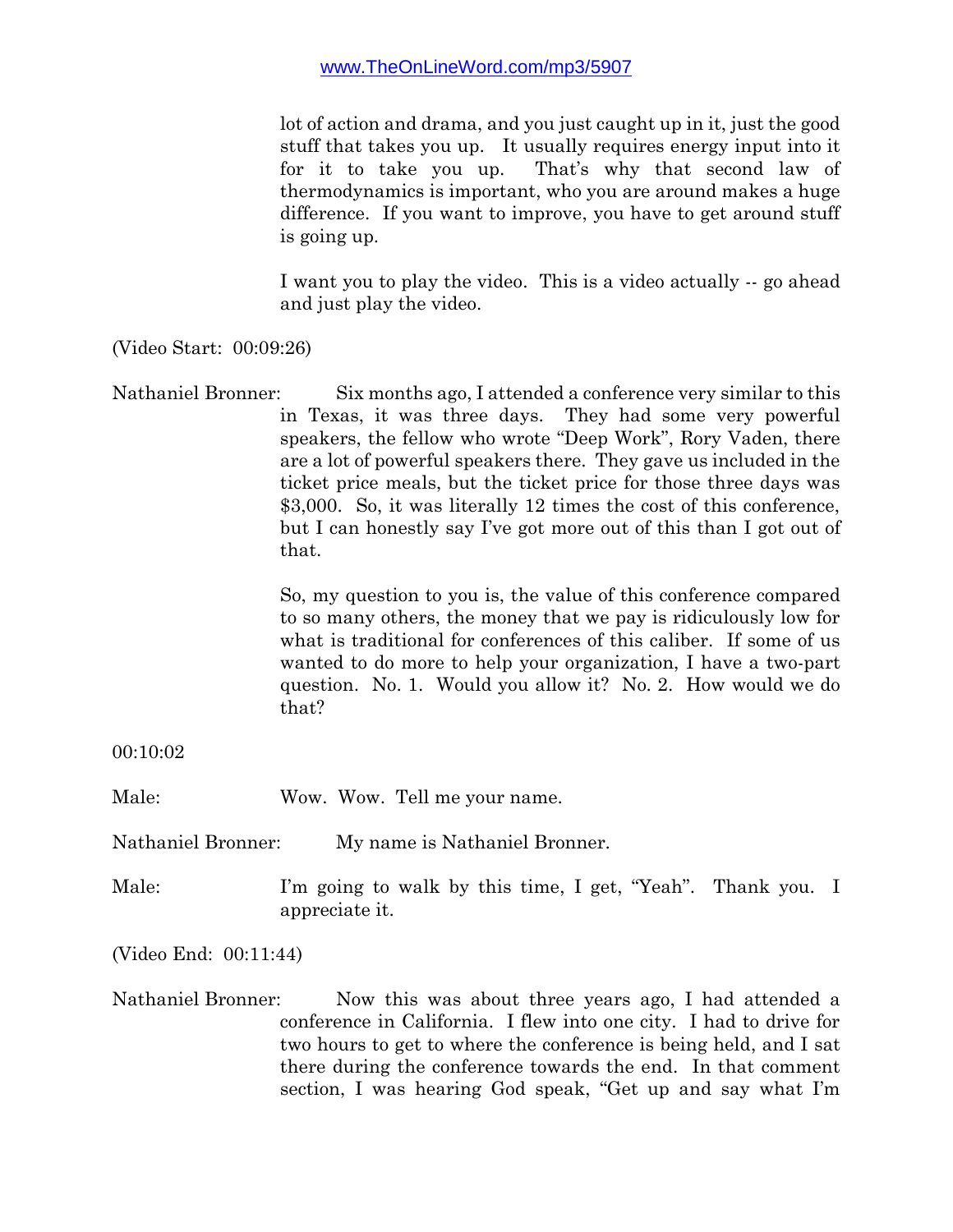putting in your spirit." I didn't want to get up, I just didn't. When I'm there to learn, I want to be in the audience, I'm going to shut up and I want to just sit down, and just listen and enjoy. But I kept hearing God with this leading to get up and say that. So when I got up and said that, and remember this is three years ago. He recently started a company that is going to revolutionize social media. They just open up the investment for it about a month ago and so far, they have raised nearly \$6 million. He sent that video to all of his folks. He said that was the thing that inspired him. When you are around folk with a certain mentality it takes everybody to another level. It's the second law of thermodynamics, it takes everybody to another level. We shall improve. So, I went to that conference, but I talked about the conference that I gone to earlier. You got to get around people of a certain mentality, if you want to go to another level. It's simple as that. So, some of you -- and you don't have to go to conferences as you can read books, you can study. There's a whole lot of ways to take your mindset to a whole different level.

And even within the company, we take an annual trip every year, and I started this, I don't know 10 or 12 years ago, and we started -- we went somewhere local. I think our first trip, we went to Callaway Gardens. So, we got on the bus, went to Callaway Gardens. Came the second trip, we went on a bus. Third trip, we went on a bus. Finally, I said, "I'm going to take the company on a plane." The problem was, I had people in the company who had never been on a plane before. They said, "Mr. Bronner, we're scared with a plane. We've never been on a plane. We're scared to get on the plane." When you are around folk who is scared, fear spreads just as much as inspiration. What I had to do, I bought everybody a ticket. I said, "This is your plane ticket. This is where we're going, the tickets are non-transferable and they're non-refundable." I said, "If you don't go, I'm not forcing you to go. But if you don't go, just take your ticket put in the trash can. Every person was on that plane. I had at one point, I was going to be democratic about it, and I was going to let people choose where we went. I was going to rotate it throughout the employees of the company. I had to stop that, because some folks were just scared. I said, "I can't have scared folks picking where they're going." No. The spirit of fear will govern where we go, and their fear will limit us to where we're going. One of the young ladies was Marie, and Marie was scared. She didn't like to go anywhere. She was just scared.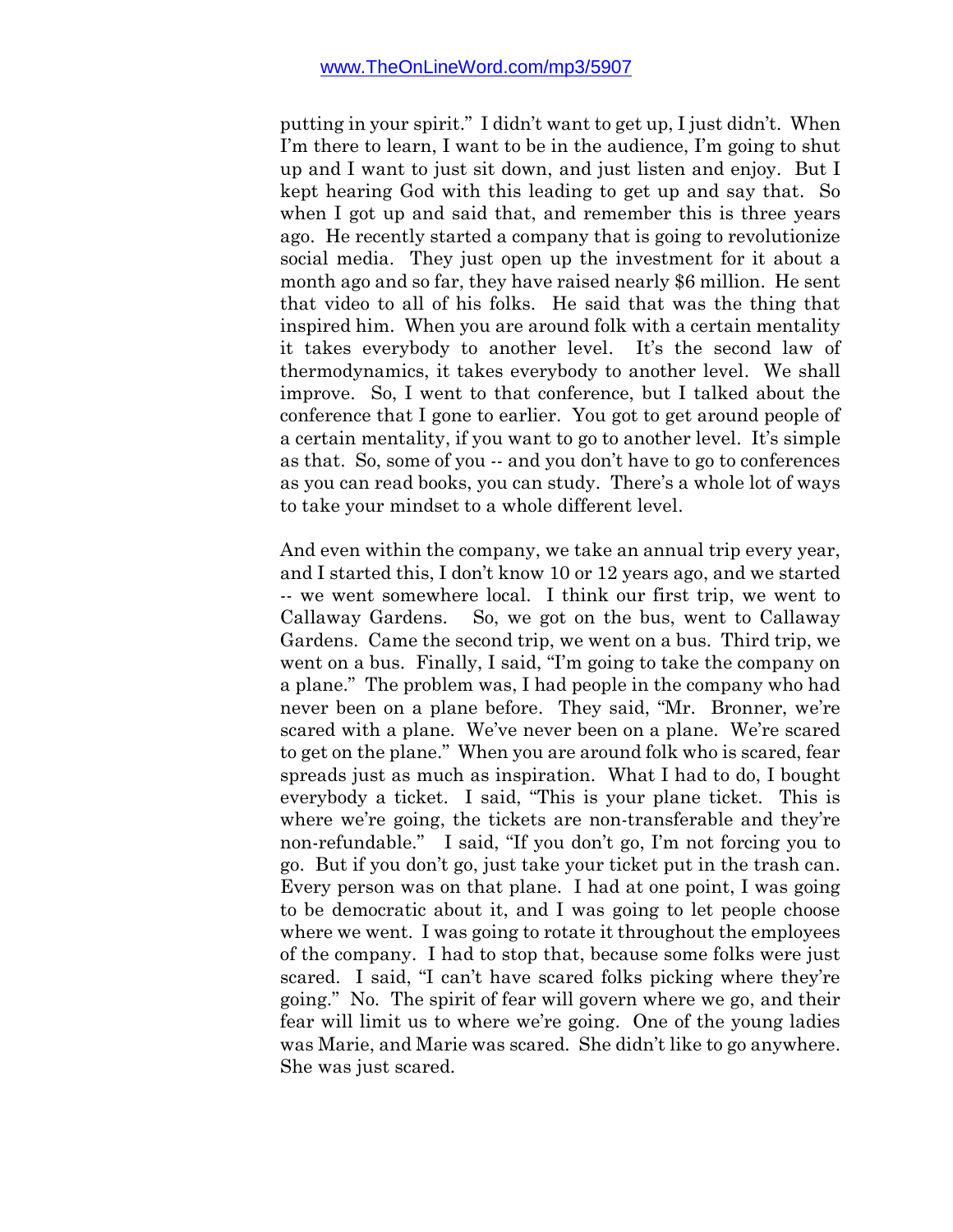This year, we're going here in the U.S. Next year, I told our national sales manager, I want you to choose where we're going. The next year, I told the plant manager, "You will choose where we're going." He said, "We're going to Hawaii." I said, "Then we're going to Hawaii." Then I'm hearing God says, "Let the ladies in the front choose where we're going for the year after that."

00:15:03

I was saying, "I don't know about that because they're scared." I don't know, but last time I asked somebody, they were scared to go anywhere. So, I went up front -- But again, I'm hearing God. See, if when you're around folks, it expands your mind based on who you are around. So, I walked up to the front and I said, "I'm going to let you all choose where we're going this year." I said, "Anybody got any ideas where you want to go?" They said, "Marie has been talking about --" she knows exactly where she wants to go. I said, "Oh goodness." I said, "Let's go and get the bus." Marie popped around the corner, she said, "Mr. Bronner, I know exactly where I want to go. I said, "Alabama, Mississippi, Tennessee, where you want to go," because I knew where it was, we're not going to be on a plane, it's going to be somewhere on a bus. She says, "I want to go to Dubai." I said, "What?" and it just shocked me. She said, "I saw James and Stephanie's pictures from Dubai, I want to go to Dubai." Here was a woman 10 years ago afraid to set foot on a plane, but because of who she was around -- and each time we took a step higher, and higher, and higher, and higher, she has now gone from not wanting to get on a plane to where it will be the company's furthest trip that we have ever tried. What? It takes 18 hours to get to Dubai. It takes 18 hours on a plane to get to Dubai, it would be the company's farthest trip. You see, we shall improve.

Some of you all right now, you're in a Mississippi lockdown. Your mind cannot even conceive of where God wants to take you, and I struggled with that for so long dealing with where God wanted us. I said, "I didn't want to go. I don't want all this stuff. I don't even want to go there. So, how can I take you to a private jet and I can't get you a seat in first class." See, sometimes we can't move to levels where God wants us to go because we're locking old mindsets, and sometimes we're locking old mindsets, because we're hanging around. We are hanging around people with no vision. We are hanging around chitterling mentalities. All of you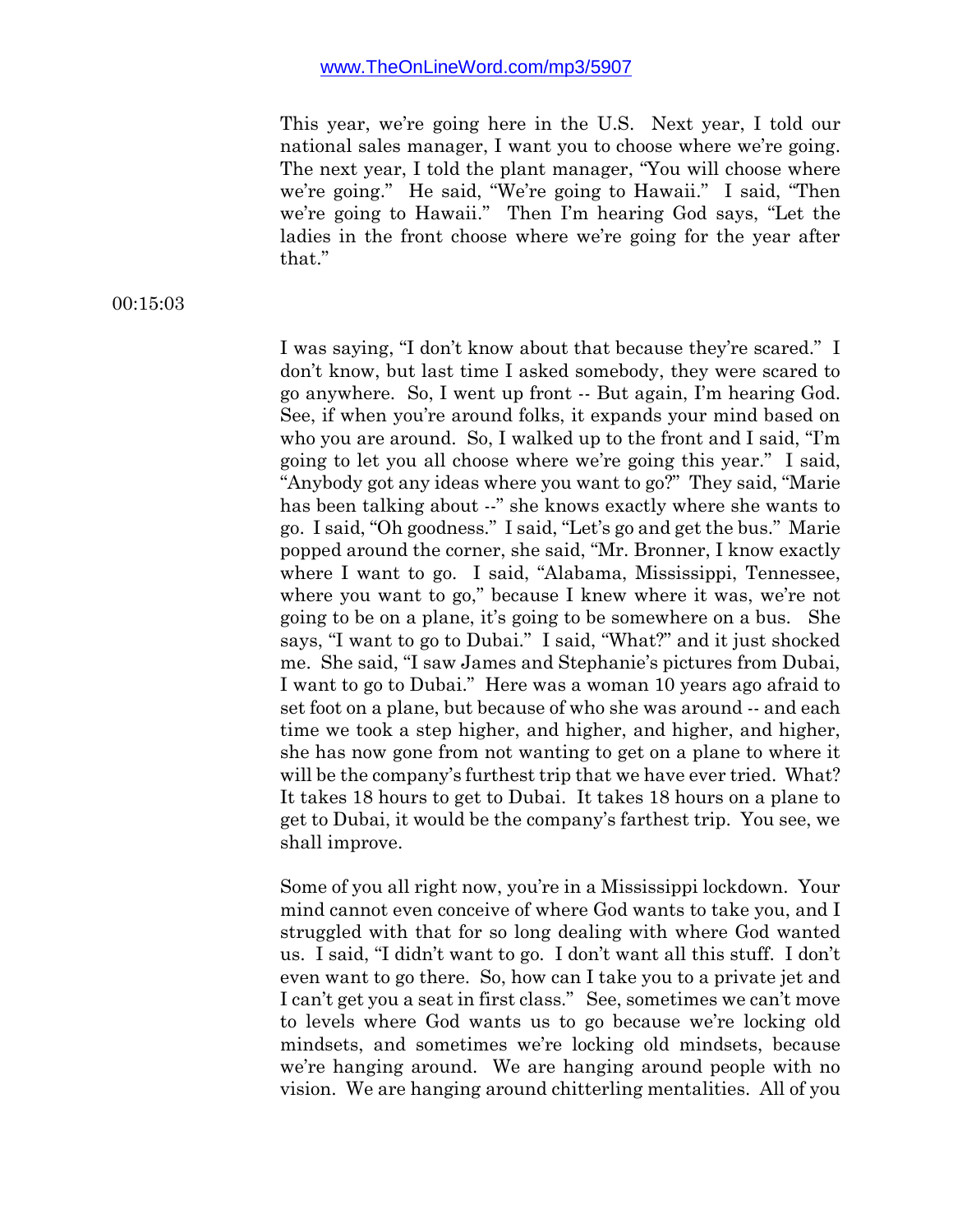around, and all you see, and all you eat is chitterlings, all you can think about is more hot sauce and different kind of hot sauce for your chitterlings. You may not need a different hot sauce; you may need some other than chitterlings. But if all you around are chitterling eaters; all you will think about is different hot sauce for your chitterlings. We shall improve.

So, what it is about your life. When you adopt that mentality, every day, I'm going to do something. See this fellow Brian Johnson, who I follow. He sends out an email every day, and you have to pay to get his email. He sends it out every day and yesterday, I was with my son and I told him, "I'm starting a new program. I'm starting a gratitude journey." It was because of a book that Brian had talked about. It was a gratitude journal, so I'm starting a gratitude journal. When he talked about the statistics of people who have a gratitude journal. Now gratitude Journal is nothing sophisticated, it's just writing down every day in detail something that you are thankful for. When you do that, it changes your mentality, it takes you out of all of the pandemics, all of the economic, all of the racial stuff, all of that is negative stuff that's permeating the air that always has permeated the air, that always will permeate the air, it changes.

When you have to write down every day in detail something, you're thankful for. I started my gratitude journal yesterday, I said, "Lord, I thank you for my back." What kind of -- I said, "I thank you for my back." I went into this detail, because yesterday, we were rebuilding some stuff in our workout room, and I had to go to HomeDepot, I had to get some 4x8 pieces of plywood. So, I have my son come up in the van and I said, "I'm going to go get the plywood. So, by the time you get there, I'll have the plywood." But when I had to go and get the plywood, I had to pull the plywood off the rack. This big, old, heavy, threequarter-inch thick. That thing was heavy, I don't know what. So, I had to pull the plywood, two big sheets of plywood, put in a (00:19:11), bring about, put it in the van, we got home, we had to move this big old platform. I'm pushing and pulling, and I realized later, I said, "I did all this heavy pushing, all this big, old heavy stuff," and my back feel fine." I said, "Lord, I thank you today." One of my son's couldn't help us, because he said, "Dad, I'm going to pull some. I'm going to pull some." In my gratitude journey, I said, "Lord, I am thankful for my back," because I've been lifting, pushing and pulling all this heavy stuff, and my back feel fine. Something like -- you know wrenched off because you're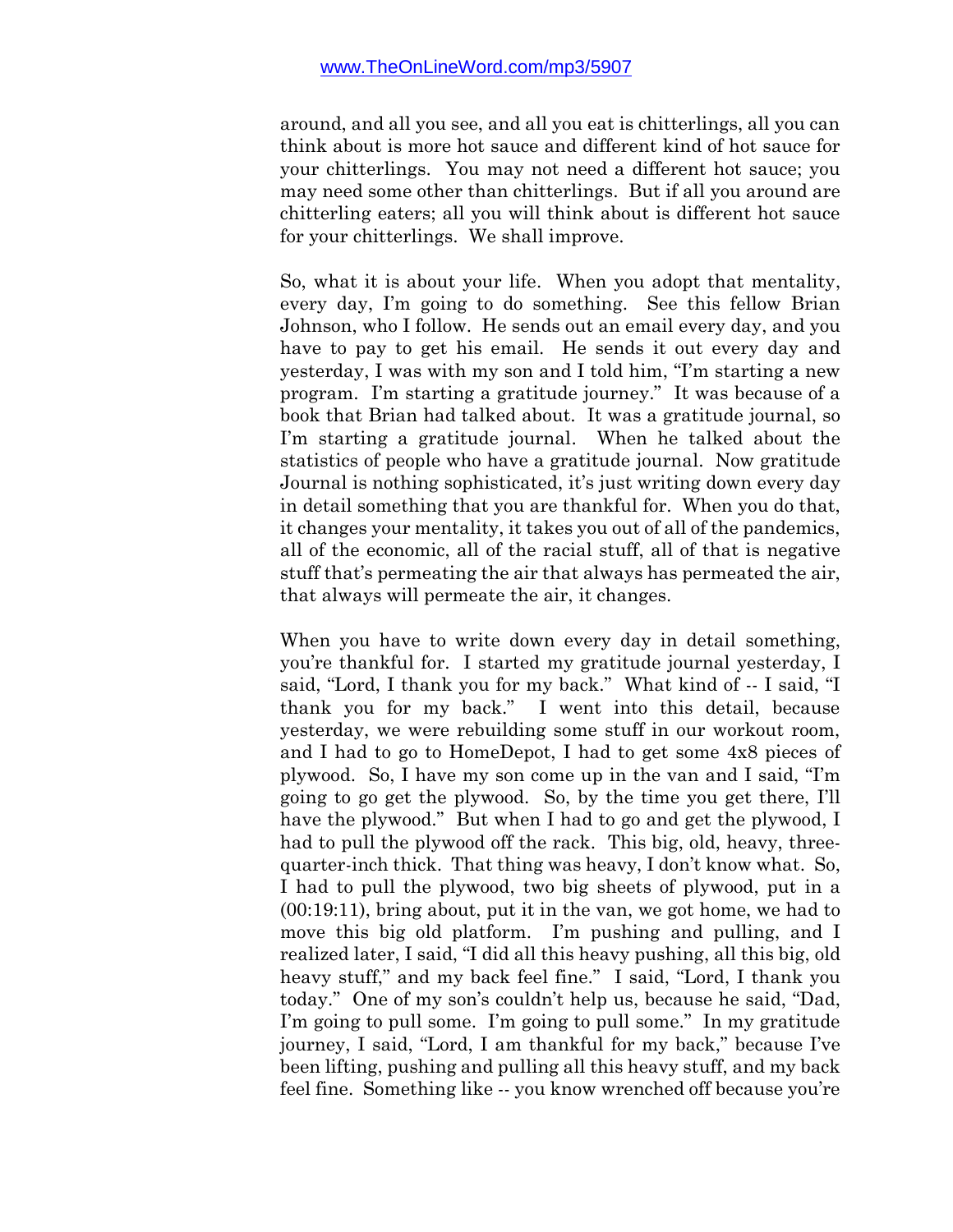toe walker, my back feel fine. This is what it said, but just a gratitude journal.

People who do a gratitude journal, who focus on the stuff to be thankful for, they are 25% happier, they sleep 30 minutes a night more, and they work out 33% more than people who don't keep a gratitude journal.

00:20:07

There's something about just being thankful that just changes your whole world, and it takes you to a different level. We shall improve. I have a goal of getting better and better and better and better. But you get weary doing that because after you do it for a couple of weeks, you just getting weary of the same thing, and the same thing, and the same thing, and trying to keep better, try to steady, trying to stay in shape, trying to pray, trying to do all of this stuff, trying to help people. It's wearing something, but that's why you need to be around folks who are getting better. That's why you need to go places and associated, and read and just touch other folks who are going to do Dubai.

There's nothing wrong with going to Mississippi, but God may have you destined for greater stuff. When you are around and associate and learn, and imbibe and drink from a well of greatness, it will change your world. These fellows, they've raised almost \$6 million to go just raised \$11 million. He's got over 2,000 people who have invested from 70 different countries. We actually had a conversation with him over Zoom, Pastor James and I, and we were among the first 10 investors. They got over 2,000 there, but we were among the first 10. He said, "Nathaniel, what you said inspired me to do this." I said, "We're going to invest in the program, because I'm following you. I see what you have done." That's another principle, invest in somebody going somewhere. You can generally tell where somebody is going by where they've been. So, I said  $-(00:21:45)$  where I was talking to pastor-- because he handles all the investments because I can get overboard on stuff. So, I said, "I like to invest this amount," and Pastor James, I think we already invest five times at it." I said, "All right, and that's what we did. We overnighted him a check to be among one of his first ten foundational investors. Now he's almost at \$6 million dollars, but he's going to change the world. We shall improve.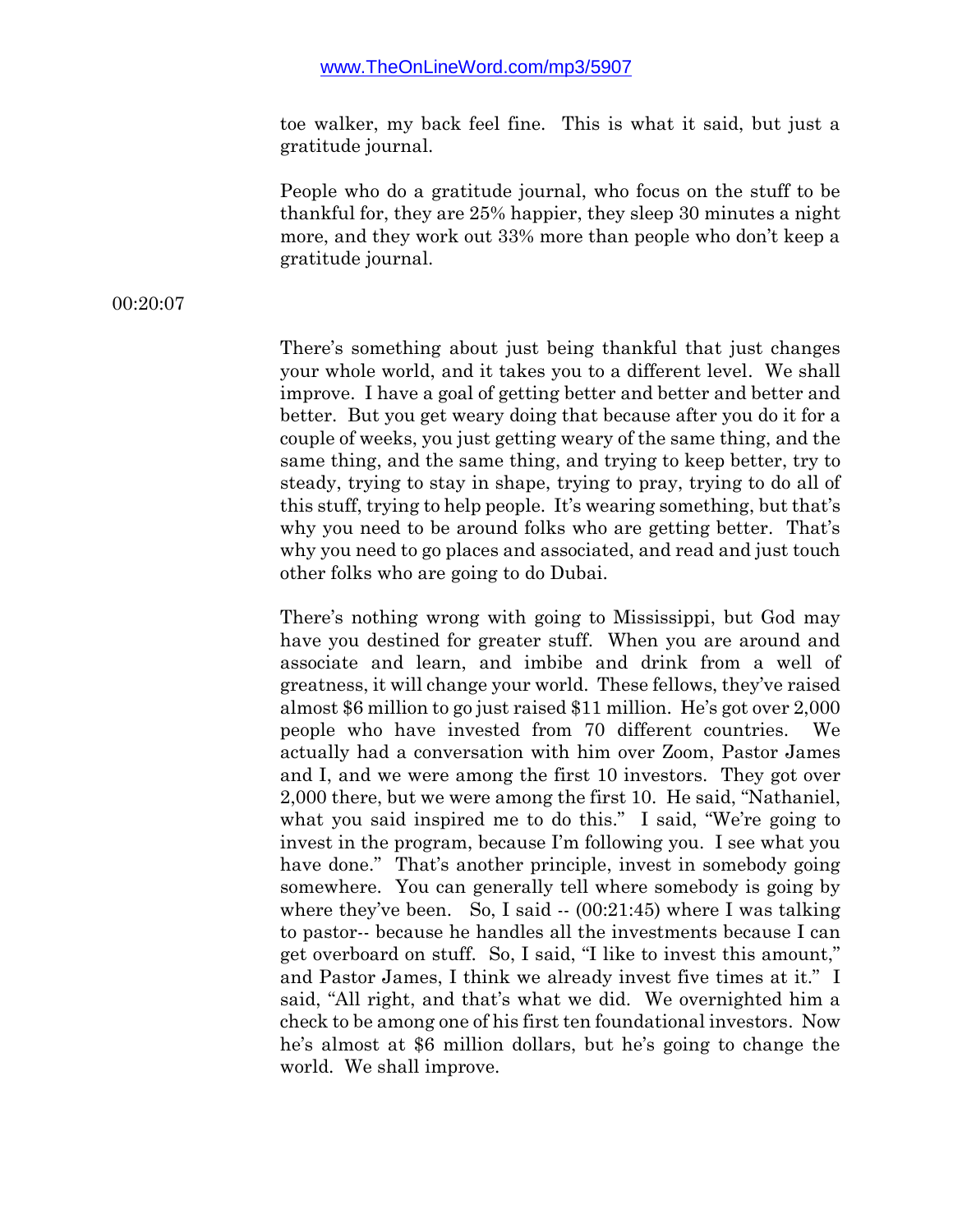I want to ask you a question. What are you going to do today to improve you? What are you going to do today to improve you? All of us need improvement. There's no two ways about that. All of us need improving. Winston Churchill says this, "To improve is to change; to be perfect is to change often." None of us are going to be perfect, but we do need to do some major changing sometimes. Sometimes we don't want to change some stuff. There's the Peanuts, you know, the cartoon character. Charlie Brown once he was talking to the lines, and he said, "Perhaps you can give me an answer, Linus. What would you do if you felt like no one like you?" Then Linus says, "I try to look at myself objectively and see what I could do to improve." He said, "That's my answer, Charlie Brown. That's what I do. I look at myself objectively and see what I could do to improve." Charlie Brown looked at him and he said, "I hate that answer. I hate that answer. I don't want to improve. I want all the folks change it. I don't want to improve me, but we shall improve every day, every week, every month, every year, every decade, we shall improve."

So, I asked and I challenge you to seriously think about it, what are you going to do to improve you today, today, today. Do you realize what would happen, if we improve ourselves just a little every single day? Now, I cannot say whether things will get better if we change, but what I can say is this, they will not get better if we don't. I can't say that things will get better if we change, but I can guarantee you they will not get better if we don't. We shall improve. What are you going to do to improve you today?

I thank you for joining us today at Brothers of the Word. You can go to BrothersoftheWord.com and you can listen to the entire eight of the mission statements absolutely free. These are mission statements for corporate world, but they will seriously bless your personal world, because so many of them just like "We Shall Improve" applies to each one of us and to each of our lives personally. Thank you for joining us today at Brothers of the Word, because brother you need the word. Amen, Amen.

I'm going to ask Pastor James to come and close this out. That's why I said who you are around makes a world of difference. The reason that I was there at that convention is because Pastor James found the fellow. He said, "This fellow thinks just like you do.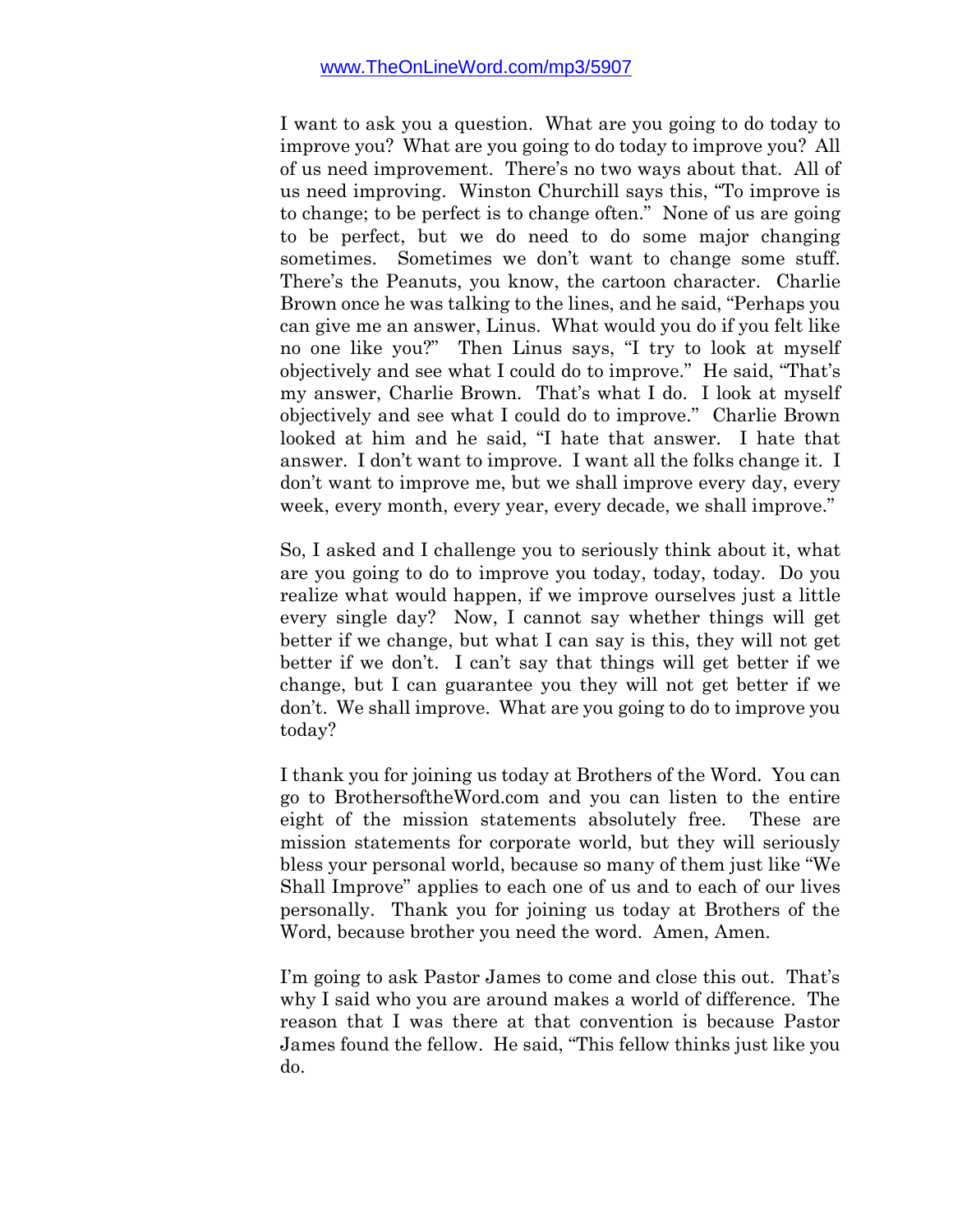#### 00:25:02

He reads a lot, he's a Spartan athlete, he focuses on family, he focuses on --". He said, "This fellow got the same mindset that you do, but he's coaching all these thousands of people. You may need to study this fellow." That's why I was there. Who you hang around, makes a world of difference in where you go? Amen.

Pastor James Amen. Let's get pastor another hand for this entire series. Amen, amen. We thank him for sharing all of the things that God has ordered for our company, and our life and business, that's blessing us that it may bless you and your own personal world. This is one of the big keys is just improving, because no matter how good any of us are, we all have room for improvement. He said, "That's the largest room in the world, a room for improvement." We all are born with certain talents and gifts. We all are born with parents, but those are the things that really God has given us. You are born with those gifts and you're born with the parents that you're given. But how much we improve, that's really what we give back to God; what we do with the gift; how much we read and study, how much we practice. That's really how much we hone that. That's what we can give back to Him.

> It's like Parable of the Talents. He gave 1/1 and 1/2 and 1/5, but it was what they did with it. The accountability factor, how much they improved, it was what they were accountable for. It wasn't a matter of how much they were given, but it was how much they improve what they were given. My mother, out of our entire 87 years of living, the thing that was most impressed upon our life from God in terms of messages from God that He shouted it out loud, there's this question is, "What have you done with the talents that I've given you? We all have been given something, but in the end, we're going to have to be accountable to what He's given us and what we've done with it. Some have been given greatness, some have been given small, but it's a matter of what you've done with it. He would rather for you to take something small and have doubled it, than been given something great and you just stayed all through your life right there where you were born with. So, it's a matter of the increase, the improvement.

> So, just analyze your life off of this message today to think about in the last year, in 2020, when I had more time than any other year of my life, we have more time in 2020 than any you can